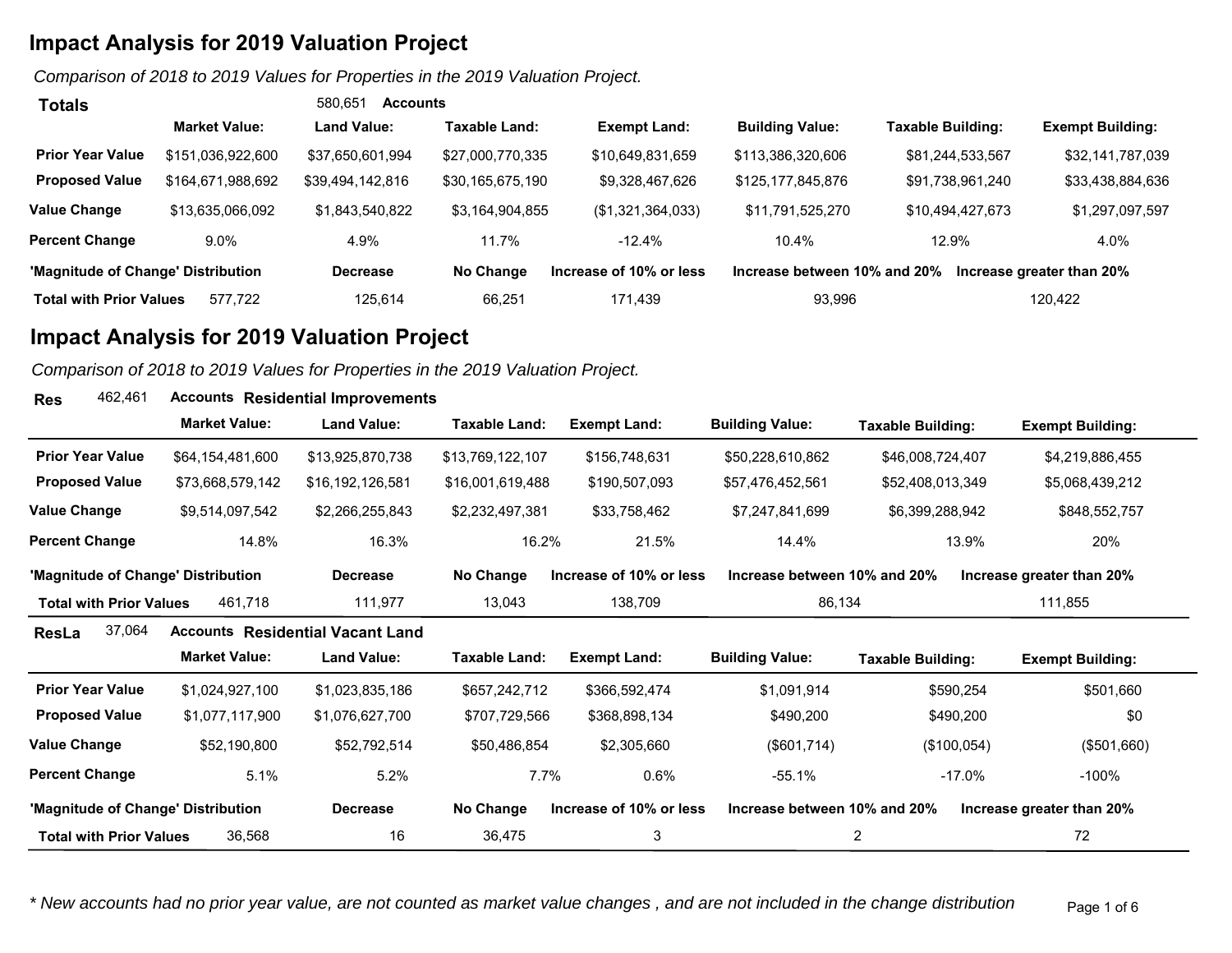*Comparison of 2018 to 2019 Values for Properties in the 2019 Valuation Project.* 

| 34,693<br>888                      | <b>Accounts Residential Condos</b> |                                                                 |                      |                         |                              |                          |                           |
|------------------------------------|------------------------------------|-----------------------------------------------------------------|----------------------|-------------------------|------------------------------|--------------------------|---------------------------|
|                                    | <b>Market Value:</b>               | <b>Land Value:</b>                                              | Taxable Land:        | <b>Exempt Land:</b>     | <b>Building Value:</b>       | <b>Taxable Building:</b> | <b>Exempt Building:</b>   |
| <b>Prior Year Value</b>            | \$9,396,730,450                    | \$1,166,735,015                                                 | \$1,165,248,940      | \$1,486,075             | \$8,229,995,435              | \$6,130,709,046          | \$2,099,286,389           |
| <b>Proposed Value</b>              | \$10,890,896,150                   | \$1,351,618,114                                                 | \$1,350,039,935      | \$1,578,179             | \$9,539,278,036              | \$7,623,256,961          | \$1,916,021,075           |
| <b>Value Change</b>                | \$1,494,165,700                    | \$184,883,099                                                   | \$184,790,995        | \$92,104                | \$1,309,282,601              | \$1,492,547,915          | (\$183, 265, 314)         |
| <b>Percent Change</b>              | 15.9%                              | 15.8%                                                           | 15.9%                | 6.2%                    | 15.9%                        | 24.3%                    | $-9%$                     |
| 'Magnitude of Change' Distribution |                                    | <b>Decrease</b>                                                 | No Change            | Increase of 10% or less | Increase between 10% and 20% |                          | Increase greater than 20% |
| <b>Total with Prior Values</b>     | 33,621                             | 1,914                                                           | 9,361                | 11,361                  | 6,453                        |                          | 4,532                     |
| 4,706<br>881                       |                                    | <b>Accounts Apts/Nursing Homes/Student Housing</b>              |                      |                         |                              |                          |                           |
|                                    | <b>Market Value:</b>               | <b>Land Value:</b>                                              | <b>Taxable Land:</b> | <b>Exempt Land:</b>     | <b>Building Value:</b>       | <b>Taxable Building:</b> | <b>Exempt Building:</b>   |
| <b>Prior Year Value</b>            | \$16,380,674,450                   | \$3,565,332,042                                                 | \$3,014,668,266      | \$550,663,776           | \$12,815,342,408             | \$7,879,819,391          | \$4,935,523,017           |
| <b>Proposed Value</b>              | \$18,262,609,700                   | \$3,880,655,715                                                 | \$3,286,291,681      | \$594,364,034           | \$14,381,953,985             | \$9,306,588,014          | \$5,075,365,971           |
| <b>Value Change</b>                | \$1,881,935,250                    | \$315,323,673                                                   | \$271,623,415        | \$43,700,258            | \$1,566,611,577              | \$1,426,768,623          | \$139,842,954             |
| <b>Percent Change</b>              | 11.5%                              | 8.8%                                                            | 9.0%                 | 7.9%                    | 12.2%                        | 18.1%                    | 3%                        |
| 'Magnitude of Change' Distribution |                                    | <b>Decrease</b>                                                 | No Change            | Increase of 10% or less | Increase between 10% and 20% |                          | Increase greater than 20% |
| <b>Total with Prior Values</b>     | 4,566                              | 612                                                             | 10                   | 2,926                   |                              | 410                      | 608                       |
| 7,838<br>882                       |                                    | <b>Accounts Commercial/Restaurants/Gas Stations/ Amusements</b> |                      |                         |                              |                          |                           |
|                                    | <b>Market Value:</b>               | <b>Land Value:</b>                                              | <b>Taxable Land:</b> | <b>Exempt Land:</b>     | <b>Building Value:</b>       | <b>Taxable Building:</b> | <b>Exempt Building:</b>   |
| <b>Prior Year Value</b>            | \$7,396,923,700                    | \$1,903,206,498                                                 | \$1,822,331,735      | \$80,874,763            | \$5,493,717,202              | \$4,821,269,716          | \$672,447,486             |
| <b>Proposed Value</b>              | \$7,472,288,200                    | \$1,742,487,800                                                 | \$1,702,436,491      | \$40,051,309            | \$5,729,800,400              | \$5,068,585,759          | \$661,214,641             |
| <b>Value Change</b>                | \$75,364,500                       | (\$160,718,698)                                                 | (\$119,895,244)      | (\$40,823,454)          | \$236,083,198                | \$247,316,043            | (\$11,232,845)            |
| <b>Percent Change</b>              | 1.0%                               | $-8.4%$                                                         | $-6.6%$              | $-50.5%$                | 4.3%                         | 5.1%                     | $-2%$                     |
| 'Magnitude of Change' Distribution |                                    | <b>Decrease</b>                                                 | No Change            | Increase of 10% or less | Increase between 10% and 20% |                          | Increase greater than 20% |
| <b>Total with Prior Values</b>     | 7,765                              | 5,895                                                           | 234                  | 1,176                   |                              | 124                      | 336                       |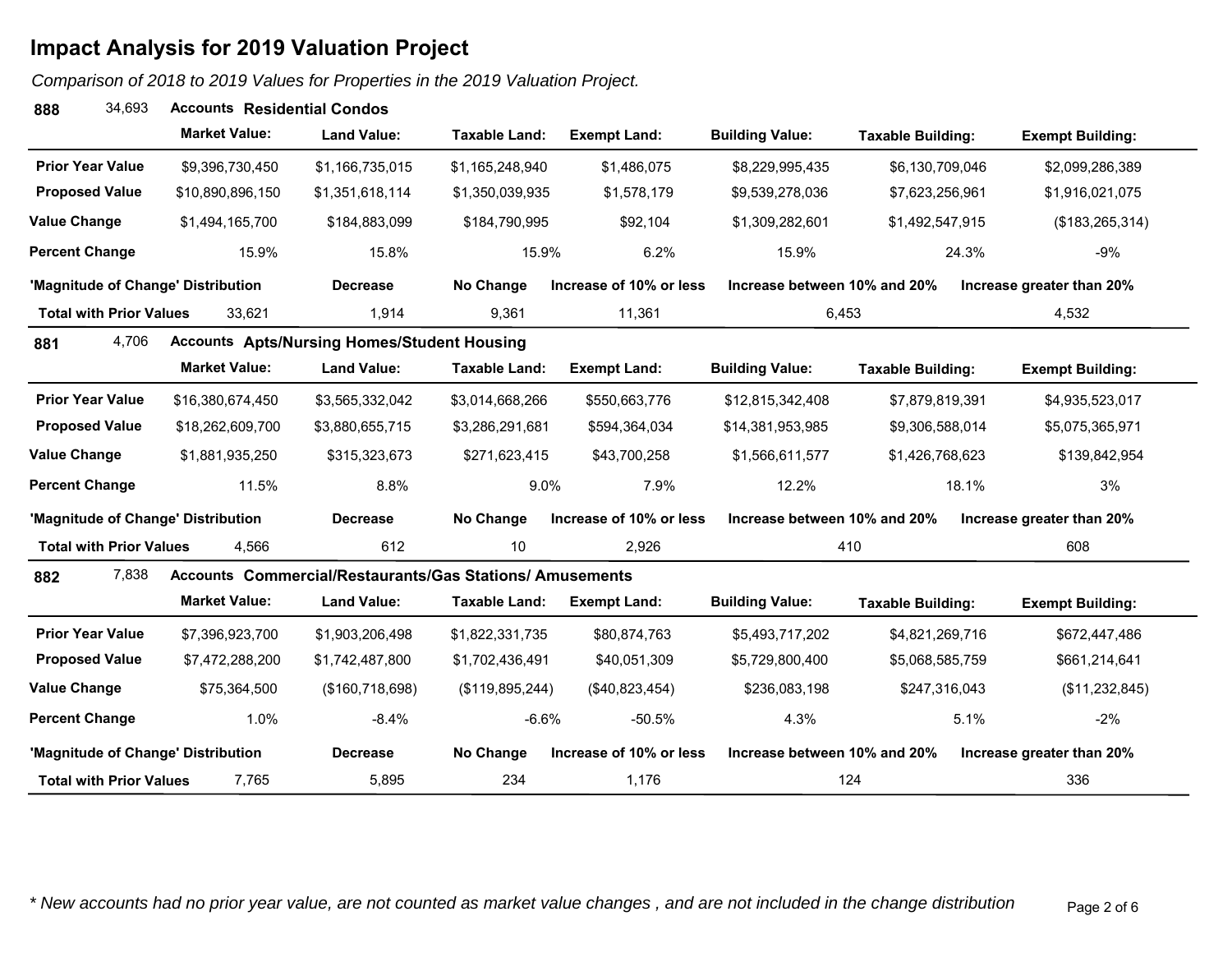*Comparison of 2018 to 2019 Values for Properties in the 2019 Valuation Project.* 

### **1** 13,657 **Accounts Mixed Use 871**

|                                    | <b>Market Value:</b>                    | <b>Land Value:</b> | <b>Taxable Land:</b> | <b>Exempt Land:</b>     | <b>Building Value:</b>       | <b>Taxable Building:</b> | <b>Exempt Building:</b>   |
|------------------------------------|-----------------------------------------|--------------------|----------------------|-------------------------|------------------------------|--------------------------|---------------------------|
| <b>Prior Year Value</b>            | \$3,350,404,600                         | \$685,789,631      | \$672,328,592        | \$13,461,039            | \$2,664,614,969              | \$2,488,729,632          | \$175,885,337             |
| <b>Proposed Value</b>              | \$3,423,243,700                         | \$707,275,217      | \$693,377,878        | \$13,897,339            | \$2,715,968,483              | \$2,546,808,934          | \$169,159,549             |
| <b>Value Change</b>                | \$72,839,100                            | \$21,485,586       | \$21,049,286         | \$436,300               | \$51,353,514                 | \$58,079,302             | (\$6,725,788)             |
| <b>Percent Change</b>              | 2.2%                                    | 3.1%               | 3.1%                 | 3.2%                    | 1.9%                         |                          | 2.3%<br>$-4%$             |
| 'Magnitude of Change' Distribution |                                         | <b>Decrease</b>    | No Change            | Increase of 10% or less | Increase between 10% and 20% |                          | Increase greater than 20% |
| <b>Total with Prior Values</b>     | 13,619                                  | 1,974              | 5                    | 11,220                  |                              | 141                      | 279                       |
| 890<br>883                         | <b>Accounts Office Buildings</b>        |                    |                      |                         |                              |                          |                           |
|                                    | <b>Market Value:</b>                    | <b>Land Value:</b> | <b>Taxable Land:</b> | <b>Exempt Land:</b>     | <b>Building Value:</b>       | <b>Taxable Building:</b> | <b>Exempt Building:</b>   |
| <b>Prior Year Value</b>            | \$11,263,280,100                        | \$2,098,408,723    | \$1,876,119,344      | \$222,289,379           | \$9,164,871,377              | \$7,330,766,528          | \$1,834,104,849           |
| <b>Proposed Value</b>              | \$12,117,074,300                        | \$2,139,959,327    | \$1,872,254,694      | \$267,704,633           | \$9,977,114,973              | \$7,965,875,022          | \$2,011,239,951           |
| <b>Value Change</b>                | \$853,794,200                           | \$41,550,604       | (\$3,864,650)        | \$45,415,254            | \$812,243,596                | \$635,108,494            | \$177,135,102             |
| <b>Percent Change</b>              | 7.6%                                    | 2.0%               | $-0.2%$              | 20.4%                   | 8.9%                         |                          | 8.7%<br>10%               |
| 'Magnitude of Change' Distribution |                                         | <b>Decrease</b>    | No Change            | Increase of 10% or less | Increase between 10% and 20% |                          | Increase greater than 20% |
| <b>Total with Prior Values</b>     | 878                                     | 84                 | $\overline{7}$       | 676                     |                              | 49                       | 62                        |
| 4,490<br>884                       | <b>Accounts Industrial / Automotive</b> |                    |                      |                         |                              |                          |                           |
|                                    | <b>Market Value:</b>                    | <b>Land Value:</b> | <b>Taxable Land:</b> | <b>Exempt Land:</b>     | <b>Building Value:</b>       | <b>Taxable Building:</b> | <b>Exempt Building:</b>   |
| <b>Prior Year Value</b>            | \$3,806,396,800                         | \$1,300,492,935    | \$1,169,193,315      | \$131,299,620           | \$2,505,903,865              | \$2,081,396,740          | \$424,507,125             |
| <b>Proposed Value</b>              | \$4,028,046,200                         | \$1,347,069,065    | \$1,217,293,314      | \$129,775,751           | \$2,680,977,135              | \$2,249,795,536          | \$431,181,599             |
| <b>Value Change</b>                | \$221,649,400                           | \$46,576,130       | \$48,099,999         | (\$1,523,869)           | \$175,073,270                | \$168,398,796            | \$6,674,474               |
| <b>Percent Change</b>              | 5.8%                                    | 3.6%               | 4.1%                 | $-1.2%$                 | 7.0%                         |                          | 8.1%<br>2%                |
| 'Magnitude of Change' Distribution |                                         | <b>Decrease</b>    | No Change            | Increase of 10% or less | Increase between 10% and 20% |                          | Increase greater than 20% |
| <b>Total with Prior Values</b>     | 4,349                                   | 370                | 530                  | 2,301                   |                              | 471                      | 677                       |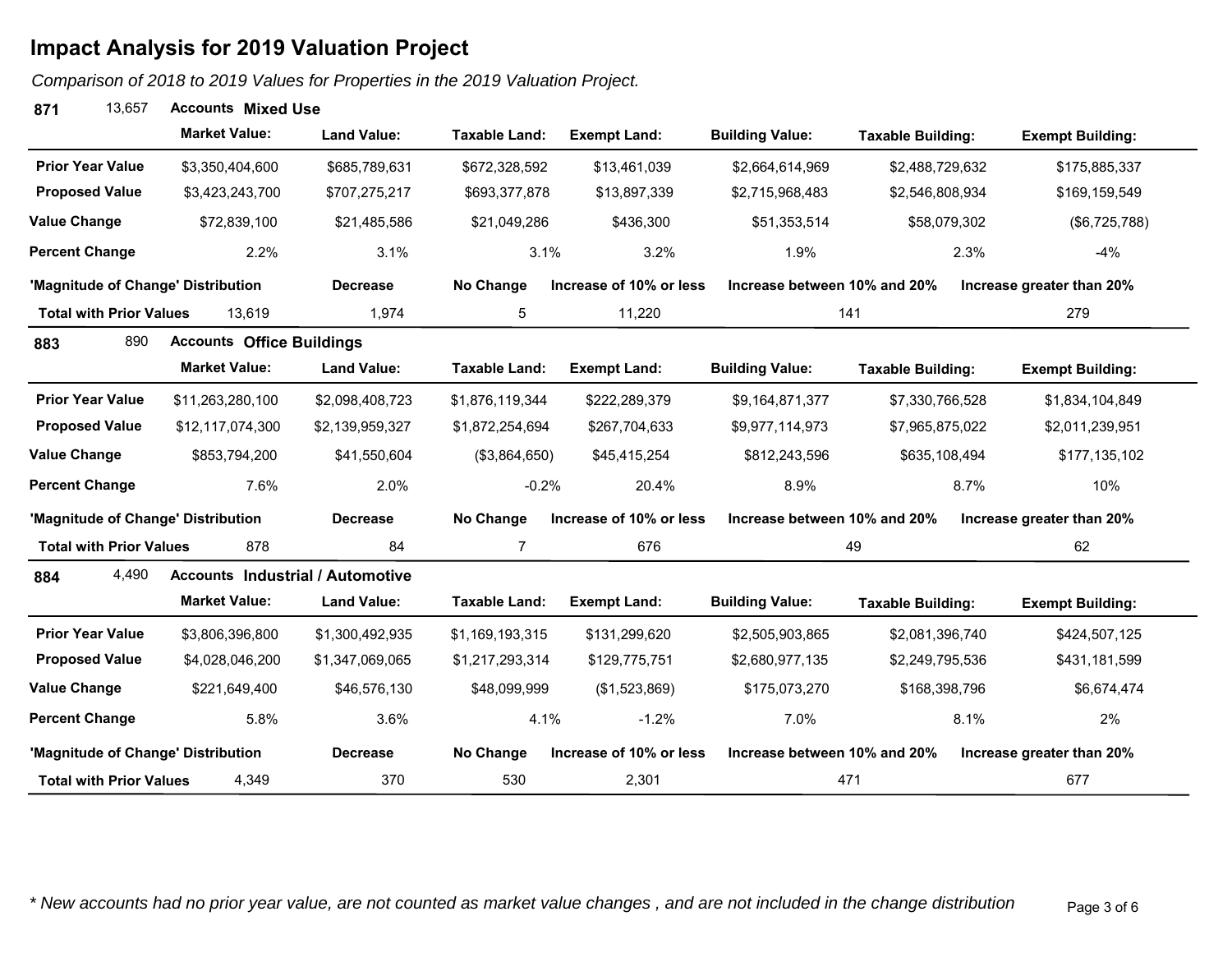*Comparison of 2018 to 2019 Values for Properties in the 2019 Valuation Project.* 

### **7** 101 Accounts Hotels **8837**

|                                    | <b>Market Value:</b>         | <b>Land Value:</b> | <b>Taxable Land:</b> | <b>Exempt Land:</b>     | <b>Building Value:</b>       | <b>Taxable Building:</b> | <b>Exempt Building:</b>   |
|------------------------------------|------------------------------|--------------------|----------------------|-------------------------|------------------------------|--------------------------|---------------------------|
| <b>Prior Year Value</b>            | \$2,955,339,700              | \$563,430,342      | \$554,327,962        | \$9,102,380             | \$2,391,909,358              | \$2,158,075,834          | \$233,833,524             |
| <b>Proposed Value</b>              | \$2,991,856,900              | \$541,852,220      | \$536,704,420        | \$5,147,800             | \$2,450,004,680              | \$2,194,289,519          | \$255,715,161             |
| <b>Value Change</b>                | \$36,517,200                 | (\$21,578,122)     | (\$17,623,542)       | (\$3,954,580)           | \$58,095,322                 | \$36,213,685             | \$21,881,637              |
| <b>Percent Change</b>              | 1.2%                         | $-3.8%$            | $-3.2%$              | $-43.4%$                | 2.4%                         | 1.7%                     | 9%                        |
| 'Magnitude of Change' Distribution |                              | <b>Decrease</b>    | No Change            | Increase of 10% or less | Increase between 10% and 20% |                          | Increase greater than 20% |
| <b>Total with Prior Values</b>     | 94                           | 62                 | $\mathbf{1}$         | 24                      |                              | 3                        | 4                         |
| 6<br>8749                          | <b>Accounts Data Centers</b> |                    |                      |                         |                              |                          |                           |
|                                    | <b>Market Value:</b>         | <b>Land Value:</b> | <b>Taxable Land:</b> | <b>Exempt Land:</b>     | <b>Building Value:</b>       | <b>Taxable Building:</b> | <b>Exempt Building:</b>   |
| <b>Prior Year Value</b>            | \$482,333,700                | \$100,035,300      | \$84,644,700         | \$15,390,600            | \$382,298,400                | \$286,830,809            | \$95,467,591              |
| <b>Proposed Value</b>              | \$417,407,500                | \$86,286,150       | \$85,275,600         | \$1,010,550             | \$331,121,350                | \$299,365,700            | \$31,755,650              |
| <b>Value Change</b>                | (\$64,926,200)               | (\$13,749,150)     | \$630,900            | (\$14,380,050)          | (\$51,177,050)               | \$12,534,891             | (\$63,711,941)            |
| <b>Percent Change</b>              | $-13.5%$                     | $-13.7%$           | 0.7%                 | $-93.4%$                | $-13.4%$                     | 4.4%                     | $-67%$                    |
| 'Magnitude of Change' Distribution |                              | <b>Decrease</b>    | No Change            | Increase of 10% or less | Increase between 10% and 20% |                          | Increase greater than 20% |
| <b>Total with Prior Values</b>     | 6                            | 1                  | 3                    | $\mathbf{1}$            |                              | 0                        | $\mathbf{1}$              |
| 70<br>8834                         | <b>Accounts Garages</b>      |                    |                      |                         |                              |                          |                           |
|                                    | <b>Market Value:</b>         | <b>Land Value:</b> | <b>Taxable Land:</b> | <b>Exempt Land:</b>     | <b>Building Value:</b>       | <b>Taxable Building:</b> | <b>Exempt Building:</b>   |
| <b>Prior Year Value</b>            | \$1,018,859,300              | \$344,558,483      | \$343,953,337        | \$605,146               | \$674,300,817                | \$563,638,098            | \$110,662,719             |
| <b>Proposed Value</b>              | \$1,006,139,000              | \$327,687,146      | \$327,082,000        | \$605,146               | \$678,451,854                | \$562,959,358            | \$115,492,496             |
| <b>Value Change</b>                | (\$12,720,300)               | (\$16,871,337)     | (\$16,871,337)       | \$0                     | \$4,151,037                  | (\$678,740)              | \$4,829,777               |
| <b>Percent Change</b>              | $-1.2%$                      | $-4.9%$            | $-4.9%$              | 0.0%                    | 0.6%                         | $-0.1%$                  | 4%                        |
| 'Magnitude of Change' Distribution |                              | <b>Decrease</b>    | No Change            | Increase of 10% or less | Increase between 10% and 20% |                          | Increase greater than 20% |
| <b>Total with Prior Values</b>     | 69                           | 28                 | 26                   | 10                      |                              | 3                        | $\overline{2}$            |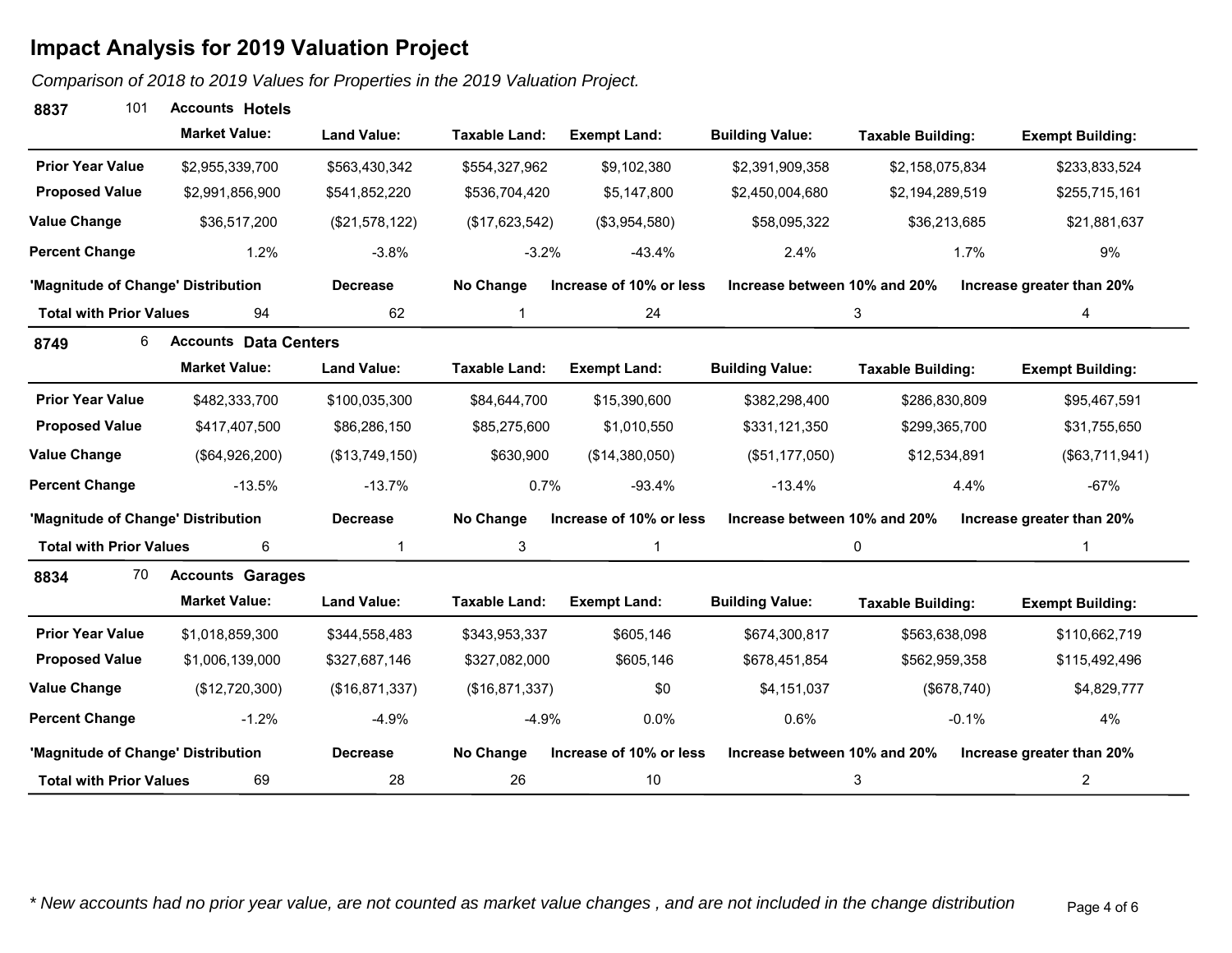### *Comparison of 2018 to 2019 Values for Properties in the 2019 Valuation Project.*

#### **Accounts** 2,675 **Low Income / General Family 886**

|                                    | <b>Market Value:</b>          | <b>Land Value:</b>                              | <b>Taxable Land:</b> | <b>Exempt Land:</b>     | <b>Building Value:</b>       | <b>Taxable Building:</b> | <b>Exempt Building:</b>   |
|------------------------------------|-------------------------------|-------------------------------------------------|----------------------|-------------------------|------------------------------|--------------------------|---------------------------|
| <b>Prior Year Value</b>            | \$722,909,500                 | \$195,065,108                                   | \$114,175,577        | \$80,889,531            | \$527,844,392                | \$281,199,218            | \$246,645,174             |
| <b>Proposed Value</b>              | \$689,569,500                 | \$186,477,747                                   | \$106,681,159        | \$79,796,588            | \$503,091,753                | \$263,016,218            | \$240,075,535             |
| <b>Value Change</b>                | (\$33,340,000)                | (\$8,587,361)                                   | (\$7,494,418)        | (\$1,092,943)           | (\$24,752,639)               | (\$18,183,000)           | (\$6,569,639)             |
| <b>Percent Change</b>              | $-4.6%$                       | $-4.4%$                                         | $-6.6%$              | $-1.4%$                 | $-4.7%$                      | $-6.5%$                  | $-3%$                     |
| 'Magnitude of Change' Distribution |                               | <b>Decrease</b>                                 | No Change            | Increase of 10% or less | Increase between 10% and 20% |                          | Increase greater than 20% |
| <b>Total with Prior Values</b>     | 2,590                         | 1,219                                           | 1,292                | 5                       |                              | 43                       | 31                        |
| 3,820<br>77                        | <b>Accounts Institutional</b> |                                                 |                      |                         |                              |                          |                           |
|                                    | <b>Market Value:</b>          | <b>Land Value:</b>                              | <b>Taxable Land:</b> | <b>Exempt Land:</b>     | <b>Building Value:</b>       | <b>Taxable Building:</b> | <b>Exempt Building:</b>   |
| <b>Prior Year Value</b>            | \$12,748,226,500              | \$2,169,789,073                                 | \$232,631,947        | \$1,937,157,126         | \$10,578,437,427             | \$696,997,368            | \$9,881,440,059           |
| <b>Proposed Value</b>              | \$13,178,427,000              | \$2,276,412,135                                 | \$273,536,345        | \$2,002,875,790         | \$10,902,014,865             | \$762,219,399            | \$10,139,795,466          |
| <b>Value Change</b>                | \$430,200,500                 | \$106,623,062                                   | \$40,904,398         | \$65,718,664            | \$323,577,438                | \$65,222,031             | \$258,355,407             |
| <b>Percent Change</b>              | 3.4%                          | 4.9%                                            | 17.6%                | 3.4%                    | 3.1%                         | 9.4%                     | 3%                        |
| 'Magnitude of Change' Distribution |                               | <b>Decrease</b>                                 | No Change            | Increase of 10% or less | Increase between 10% and 20% |                          | Increase greater than 20% |
| <b>Total with Prior Values</b>     | 3,784                         | 220                                             | 3,303                | 88                      |                              | 30                       | 143                       |
| 1,122<br>78                        |                               | <b>Accounts Government / Institutional Land</b> |                      |                         |                              |                          |                           |
|                                    | <b>Market Value:</b>          | <b>Land Value:</b>                              | <b>Taxable Land:</b> | <b>Exempt Land:</b>     | <b>Building Value:</b>       | <b>Taxable Building:</b> | <b>Exempt Building:</b>   |
| <b>Prior Year Value</b>            | \$10,332,952,500              | \$2,912,792,071                                 | \$31,031,129         | \$2,881,760,942         | \$7,420,160,429              | \$444,699,471            | \$6,975,460,958           |
| <b>Proposed Value</b>              | \$10,643,174,200              | \$3,005,898,083                                 | \$45,891,706         | \$2,960,006,377         | \$7,637,276,117              | \$463,439,877            | \$7,173,836,240           |
| <b>Value Change</b>                | \$310,221,700                 | \$93,106,012                                    | \$14,860,577         | \$78,245,435            | \$217,115,688                | \$18,740,406             | \$198,375,282             |
| <b>Percent Change</b>              | 3.0%                          | 3.2%                                            | 47.9%                | 2.7%                    | 2.9%                         | 4.2%                     | 3%                        |
| 'Magnitude of Change' Distribution |                               | <b>Decrease</b>                                 | No Change            | Increase of 10% or less | Increase between 10% and 20% |                          | Increase greater than 20% |
| <b>Total with Prior Values</b>     | 1,102                         | 11                                              | 1,077                | 4                       |                              | -1                       | 9                         |